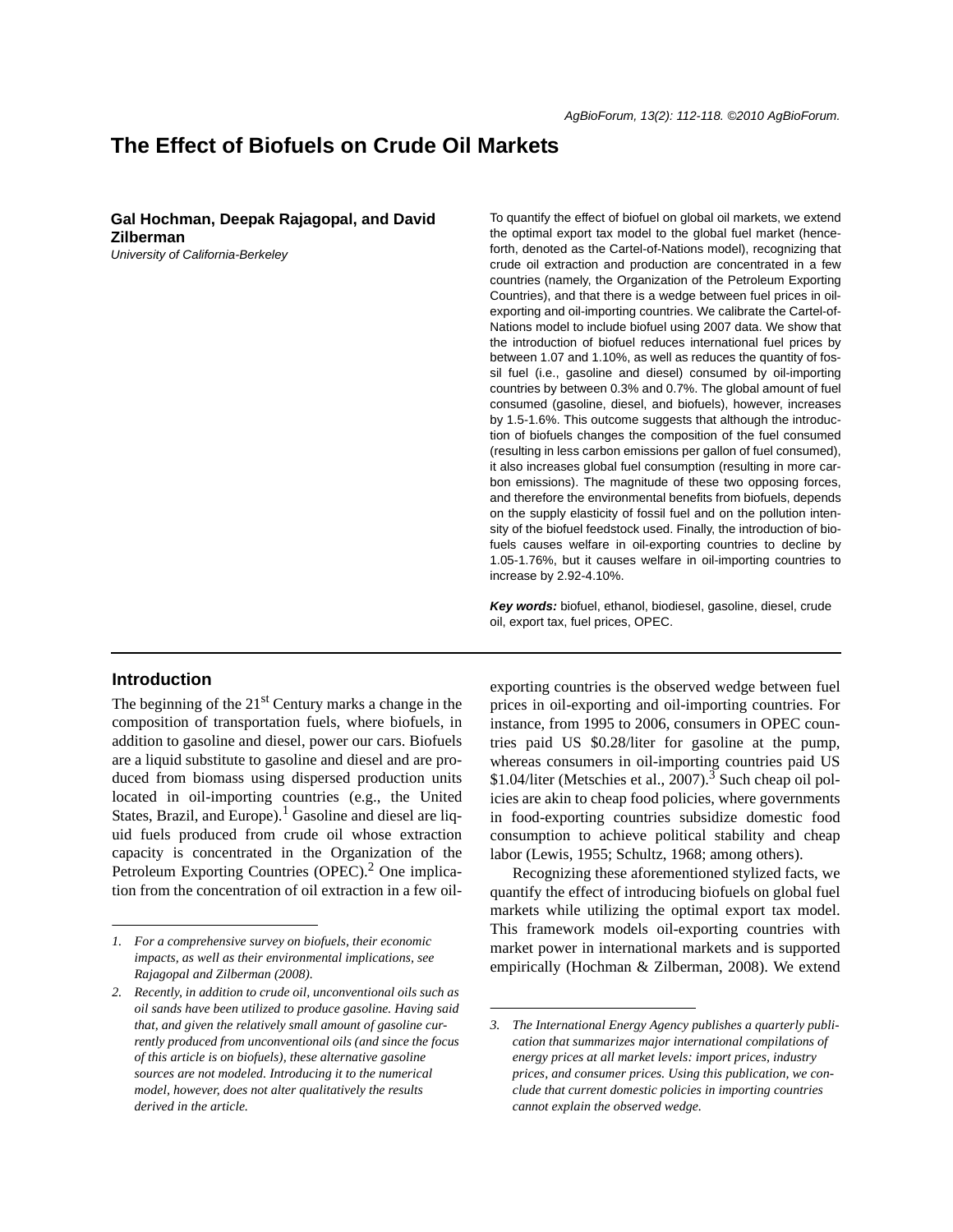the optimal tax model by introducing biofuel producers as a competitive fringe and denote this model as the Cartel-of-Nations (CON) model. We then calibrate the model to 2007 data and show how the introduction of biofuels affects fuel markets.

We estimate that biofuel production in 2007 increased fuel subsidies in OPEC countries by 1.18- 1.65%, while it reduced international fuel prices by 1.07-1.10%. On the other hand, the introduction of biofuels caused the global amount of fossil fuel (i.e., gasoline and diesel) consumed in 2007 to decline by 1.39- 1.60 billion gallons a year, i.e., 0.22-0.25% of global consumption. We also compute total reduction in carbon emissions due to the introduction of biofuels by using the average per-unit carbon footprints of different fuels. The potential benefit from carbon savings under the CON model—given plausible scenarios—is large. Finally, we illustrate the importance of market structure and its impact on carbon savings. To this end, we show that if we replace OPEC by a competitive market structure, then the reduction in carbon emissions attributed to the introduction of biofuels would be an order of magnitude smaller.

The next section describes the conceptual framework used to quantify the effect of introducing biofuels to fuel markets. The empirical framework used to quantify the conceptual framework is then described, followed by the results. We conclude the article with a brief discussion on the implications of biofuels on fuel markets.

# **Global Fuel Markets**

We now introduce biofuels into fuel markets, recognizing that these markets are dominated by a cartel of oilrich nations and that there is a wedge between the price in oil-exporting and in oil-importing countries. We model OPEC as a cartel of nations, thereby extending the optimal export tax model where governments in oilexporting countries set an export tax to maximize domestic consumer and producer surplus from oil consumption and production by introducing a competitive fringe—i.e., biofuel producers.

Formally, and without loss of generality, we employ a partial equilibrium analysis, focusing on two countries: an oil-exporting country and an oil-importing country. The former has vast oil reserves, whereas the latter has access to biomass and the technology needed to convert it to biofuels. These assumptions capture the structure of the global fuel markets, whereby on one hand, crude oil extraction is concentrated in a region that does not produce biofuels, and on the other hand, trade in biofuels is concentrated among oil-importing countries.4

Although crude oil is used to produce several products ranging from gasoline and diesel to asphalt and oil lubricants, in the United States historically (i.e., 1993 to 2008) 65-67% of a barrel of crude oil is allocated to the production of gasoline and diesel.<sup>5</sup> These two products, characterized by relatively high profit margins when compared to other crude products, are an important source of income to downstream refineries. Thus, it creates strong incentives for refineries to maximize the amount of gasoline and diesel produced from crude, an amount that is constrained by technology.<sup>6</sup> This structure seems to suggest that a sufficient statistic for gasoline and diesel consumption is the amount of crude oil a country consumes. To incorporate this structure into the article, we assume a fixed proportion of a barrel of crude oil is allocated to production of gasoline and diesel.

We assume oil and biofuel feedstock are used to produce fuel, which is measured in terms of gasoline-equivalent energy units. Conceptually, normalizing fuel to a common denominator equalizes fuel prices, independent of the feedstock used. This performs relatively well when we use annual 2007 fuel prices in the United States, in part because biofuel mandates in the United States did not bind for most of 2007 and mandates do not exist in Brazil.<sup>7</sup> Furthermore, although the empirical literature does illustrate that weekly or monthly data on ethanol prices are not perfectly correlated with gasoline prices, looking at annual data does seem to suggest that this assumption is a good approximation. Allowing the difference between biofuel and fossil fuel prices to vary

*5. http://tonto.eia.doe.gov/dnav/pet/ pet\_pnp\_pct\_dc\_nus\_pct\_m.htm*

*7. For more on the theoretical relation between ethanol and gasoline prices, in the absence of a mandate, see de Gorter and Just (2009), Tyner and Taheripour (2008), and Hochman, Sexton, & Zilberman. (2010).*

*Hochman, Rajagopal, & Zilberman — The Effect of Biofuels on Crude Oil Markets*

*<sup>4.</sup> In reality, there is trade in biofuels, but it is concentrated among non-OPEC countries, which in our simple model are treated as one group. In principle, however, the model may allow OPEC countries to import biofuels. Because OPEC countries subsidize gasoline, it makes importing biofuel not profitable. Therefore, we excluded this possibility for simplicity and tractability from the numerical analysis.*

*<sup>6.</sup> The evolution of the petroleum refinery industry is one where the main objective of technological innovations—dating back to the 1940s—is to maximize the amount of gasoline and diesel produced from a barrel of crude oil. See, for example, Leffler (1985) and Jones and Pujadó (2006).*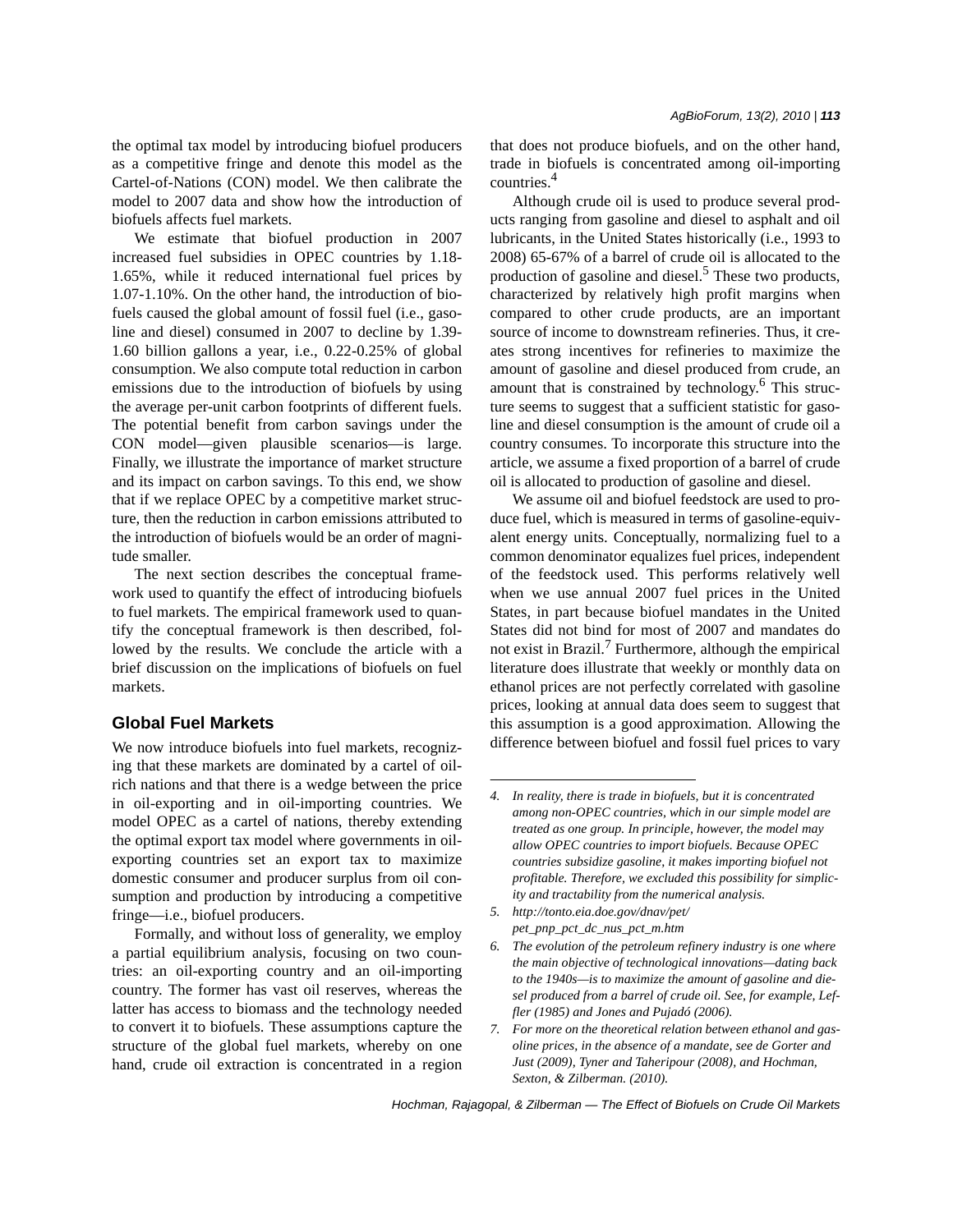

does not alter the results qualitatively, although it does affect the magnitude of the difference between the price of fuel in oil-importing and oil-exporting countries. The larger the difference between biofuel and fossil fuel prices, the bigger the impact of the introduction of biofuels on the fuel markets. Next—and building on the aforementioned assumptions—we depict the conceptual framework.

To allow comparisons between models with and without biofuels, we denote the benchmark case as the case with no biofuels (see Figure 1). The optimal allocation rule is then derived, assuming firms are price takers and the oil-exporting economy has monopoly power in international markets. More specifically, to derive the amount of gasoline consumed, we equate the sum of (i) the marginal revenue (MR) derived from the import demand curve (D*IM*) (world demand minus demand for fuel in the exporting country) $\delta$  and (ii) the demand for fuel in the exporting country  $(D_{EX})$ , with the marginal cost of production (S). Although dynamic facets of fossil fuel can be introduced to the analysis if user costs (incurred over a period of time as a consequence of extracting crude oil that includes the capital, or interest, costs) were incorporated into the analysis and added to the marginal cost, we elected for tractability to focus on marginal costs  $(MC)$ .<sup>9</sup> Alternatively, denote the excess supply curve, i.e., the marginal cost of extraction and



**Figure 1. The international fuel market. Figure 2. Introducing biofuel to the international fuel market.**

production of crude oil (S) minus domestic demand in oil-exporting country  $(D_{EX})$ , as  $S_R$ . Then, assuming OPEC countries behave as a leading firm, in equilibrium the excess supply curve  $(S_R)$  equals the MR derived from the import demand curve (D*IM*).

The intersection of  $D_{EX}$  + MR curve with the MC curve results in the aggregate quantity of fuel produced  $(Q_{EX} + Q_{IM})$ . The price in the oil-exporting country, then, equals the value of the marginal cost in equilibrium ( $MC = P_{EX}$ ). To find the quantity of fuel consumed in the oil-importing country  $(Q_{IM})$ , we use the MR curve. We then plug  $Q_{IM}$  into the import demand curve  $(D_{IM})$  to get the international fuel price  $(P_{IM})$  This gives us the amount of fuel produced, consumed, and the price paid in the oil-exporting and oil-importing countries. Needless to say, this solution results in domestic prices in oil-exporting countries being substantially lower than the international price.

Now we introduce a competitive biofuel industry that produces biofuels by many independent biorefineries whose feedstock is produced by competitive farmers. The scale of operation is much smaller than a petroleum refinery. For instance, the average capacity of a biorefinery in the United States is 47 million gasoline energyequivalent gallons (GEG) per year, and there are about  $200$  US biorefineries,  $10$  whereas the capacity of the average oil refinery in the United States is 871 million

*<sup>8.</sup> The data on demand introduce implicitly domestic policies used by individual countries, such as gasoline taxes. The quantity of fossil fuel demanded is derived given these domestic policies.*

*<sup>9.</sup> While early papers found support for the Hotelling Valuation Principle (e.g., Miller & Upton, 1985), recent papers did not find such support (e.g., Adelman & Watkins, 1995) and showed using oil and gas transaction data that reserve values are much smaller than the values predicted by the theory.*

*Hochman, Rajagopal, & Zilberman — The Effect of Biofuels on Crude Oil Markets*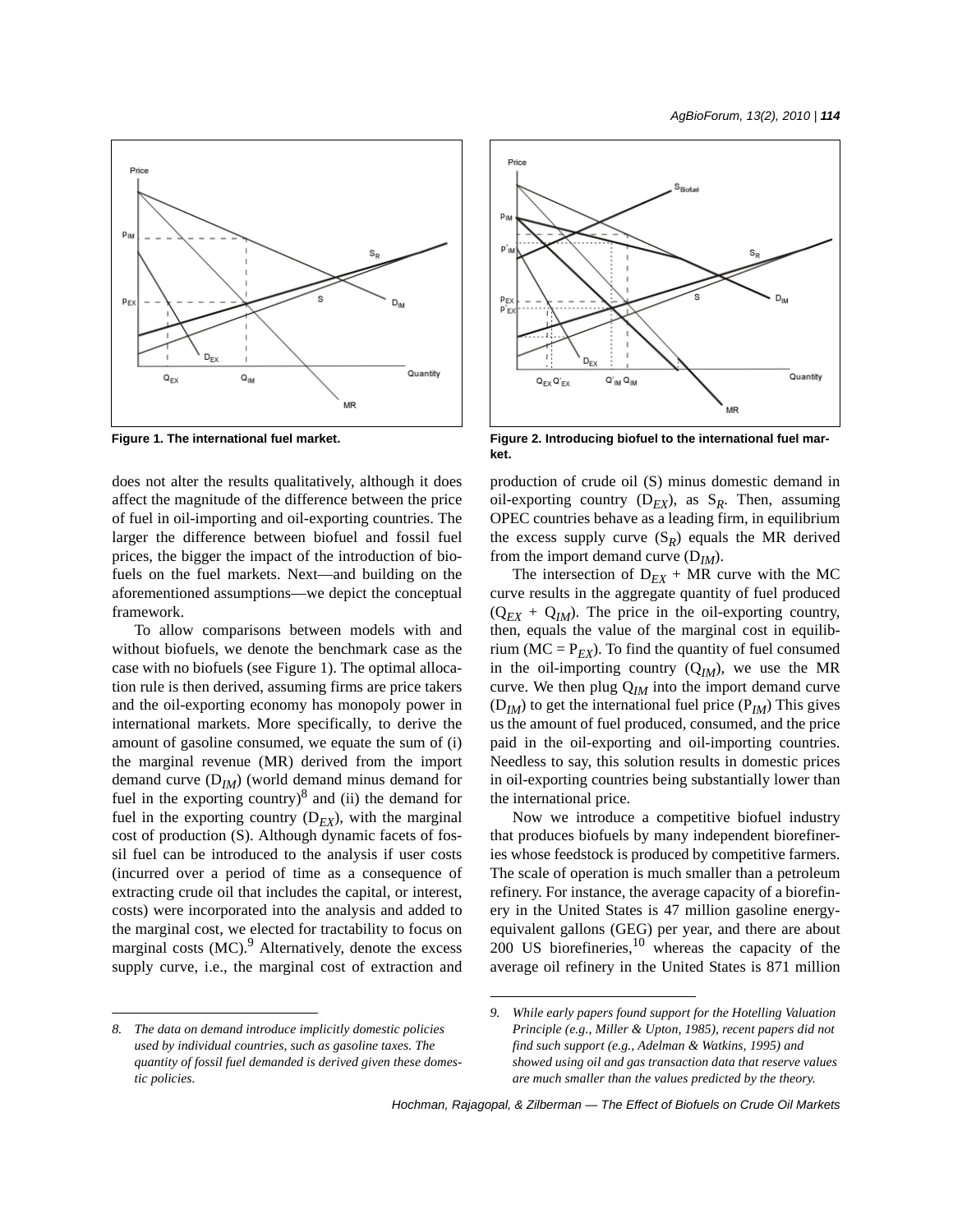#### **Table 1. The parameters.**

| 2007 quantity and price data                                               | <b>Value and units</b>       |
|----------------------------------------------------------------------------|------------------------------|
| Quantity of gasoline and diesel in GEG consumed by oil-exporting countries | 65.3 billion barrels a year  |
| Quantity of gasoline and diesel in GEG consumed by oil-importing countries | 577.4 billion barrels a year |
| Price of fuel                                                              | <b>US \$1.7143</b>           |
| Global quantity of biofuel consumed                                        | 11.35 billion GEG a year     |
| Parameters used to compute CO <sub>2</sub> emissions                       | Value                        |
| Ethanol energy density in megajoule (MJ) per liter                         | 23.5                         |
| Biodiesel energy density in MJ per liter (vegetable oil)                   | 35.1                         |
| Diesel energy density in MJ per liter                                      | 38.6                         |
| Gasoline energy density in MJ per liter                                    | 33.7                         |
| Gram of $CO2$ equivalent per MJ of gasoline                                | 95.6                         |
| Gram of CO <sub>2</sub> equivalent per MJ of sugarcane                     | 50                           |
| Gram of $CO2$ equivalent per MJ of corn stover $a$                         | $-15$                        |
| Gram of $CO2$ equivalent per MJ of switchgrass $a$                         | $-23$                        |

*a Source: Notice of Proposed Rule Making for the Renewable Fuel Standard 2*

gasoline gallons, of which there are about 143. In Brazil, on the other hand, there were 378 ethanol plants operating by July 2008—126 dedicated to ethanol production and 252 producing both sugar and ethanol. We, therefore, assumed the biofuel industry behaves competitively.

We assume oil-exporting countries behave like a leading firm, treating the biofuel industry as a competitive fringe (Figure 2). The import demand equation now equals the equation  $D_{IM}$  minus biofuel supply  $S_{Biofuel}$ . The marginal revenue derived from the revised import demand equation  $D_{IM}$  is then equated to the crude supply equation (S), resulting in lower prices  $(p_{EX}$ <sup>2</sup> and  $p_{I,M}$ '), both in the exporting and in the importing countries. Thus, the amount of fossil fuel consumed in the oil-importing country declines, the consumption increases in the oil-exporting country, and global fuel consumption increases. The oil-exporting country uses its market power to mitigate the competitive impact of the introduction of biofuels.

### **Calibrating the Model**

The framework presented above, i.e., the CON model, captures an important stylized fact—that there is a positive wedge between prices in oil-exporting and oilimporting countries, and that this wedge increases with the introduction of biofuels (OPEC's market share in the fuel market declines with the introduction of biofuels). It suggests that the introduction of biofuels affects the price of fuel, as well as the quantities and composition of fuels consumed. While theory can predict the qualitative effects of biofuel on fuel, quantitative measures are also required to derive policy recommendations. To this end, we conduct numerical analyses to quantify the effects of biofuel on fuel markets.

We develop a system of demand and supply equations, and use it to compute the effect of introducing biofuel to the global fuel markets. The calibration uses data from 2007, where all quantities are adjusted to GEG.

The key parameters in these analyses are price elasticities of supply and demand, which measure the relative change in quantities supplied or demanded that result from a relatively small change in prices. We choose a residual import demand elasticity (the import demand elasticity observed by an exporting country) of -1.05, -1.2, -1.35, and -1.5; demand elasticity in oilexporting countries of -0.1; and crude oil supply elasticity of 0.10. These values are supported by the empirical literature (Krichene, 2002).

The parameters used to calibrate our model are depicted in Table 1. We assume a gallon of ethanol is equivalent to two-thirds of a gallon of gasoline, whereas a gallon of biodiesel and a gallon of diesel are equivalent to 1.04 and 1.14 gallons of gasoline, respectively.<sup>11</sup> The 2007 data, therefore, imply that global ethanol and biodiesel GEG equal 11.35 billion gallons. To convert crude oil to fossil fuel, we note that a barrel of crude oil equals 42 gallons, of which on average 19.5 gallons are

*Hochman, Rajagopal, & Zilberman — The Effect of Biofuels on Crude Oil Markets*

*<sup>10.</sup> The data were collected on July 14, 2009, from http://*

*www.ethanolrfa.org/industry/bio-refinery-locations/. 11. http://en.wikipedia.org/wiki/Gasoline\_gallon\_equivalent*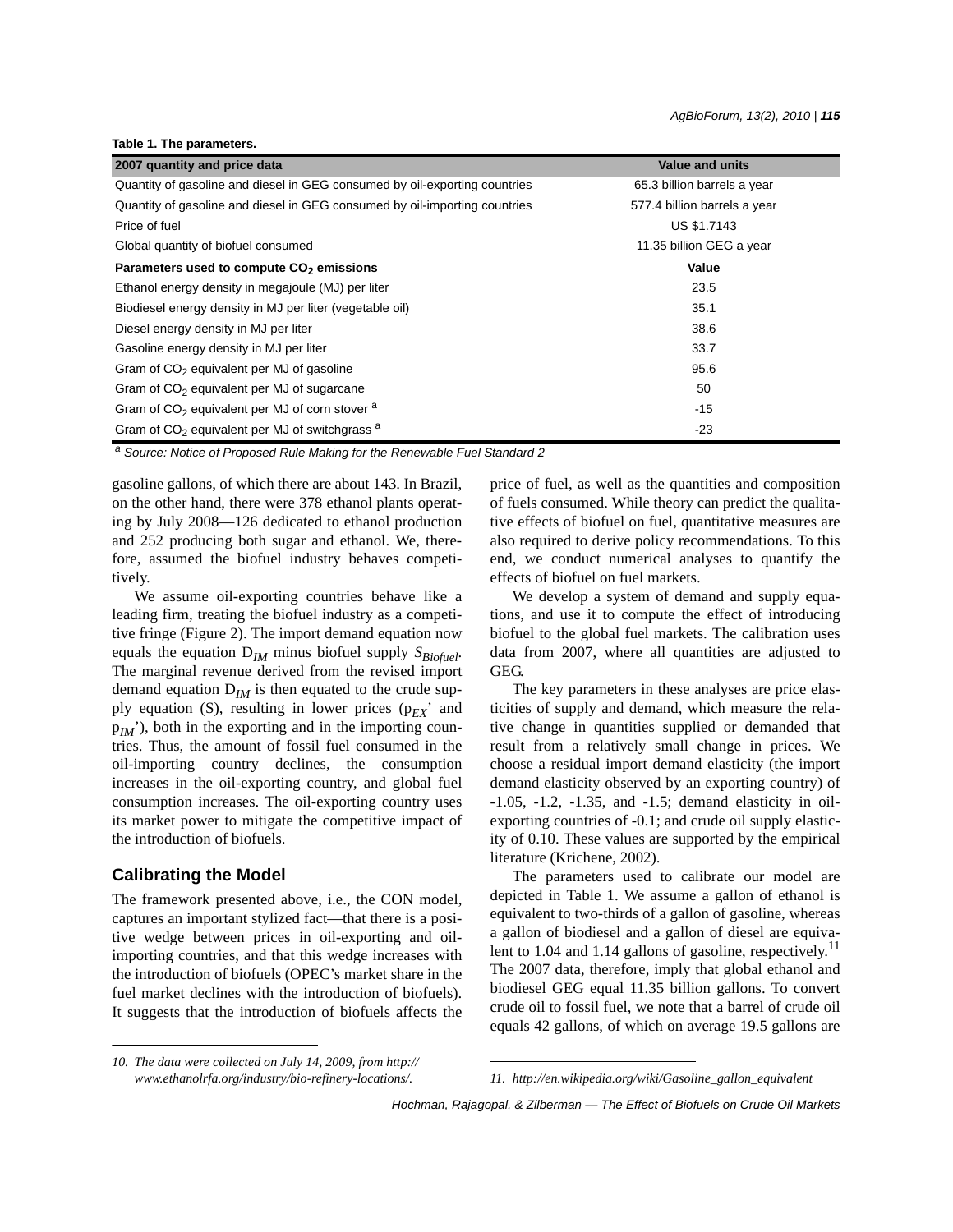**Table 2. The price effect of biofuel in US\$.**

| <b>Demand elasticity</b> | $-1.05$   | $-1.20$   | $-1.35$   | $-1.50$   |  |  |  |
|--------------------------|-----------|-----------|-----------|-----------|--|--|--|
| Levels: US\$             |           |           |           |           |  |  |  |
| <b>Exporting country</b> | $-0.0381$ | $-0.0426$ | $-0.0400$ | $-0.0370$ |  |  |  |
| Importing country        | $-0.0191$ | $-0.0213$ | $-0.0200$ | $-0.0185$ |  |  |  |
| Wedge                    | 0.0191    | 0.0123    | 0.0115    | 0.0107    |  |  |  |
| Percent                  |           |           |           |           |  |  |  |
| Exporting country        | $-31.83%$ | $-12.98%$ | $-8.25%$  | $-6.09%$  |  |  |  |
| Importing country        | $-1.10%$  | $-1.23%$  | $-1.15%$  | $-1.07%$  |  |  |  |
| Wedge                    | 1.18%     | 1.51%     | 1.60%     | 1.65%     |  |  |  |

used to produce gasoline and 9.5 gallons are used to produce diesel.<sup>12</sup> We use this ratio to convert barrels of crude oil to GEG. Note that we focus on the international price of fuel (not the price at the pump), because we use global quantities of GEG imported and consumed.

Finally, to compute the contribution of fuel to greenhouse gases, we recognize that every fuel feedstock has its own  $CO<sub>2</sub>$  intensity. Therefore, given a biofuel feedstock, to compute total  $CO<sub>2</sub>$  emissions, we multiplied for each feedstock the gram of  $CO<sub>2</sub>$  equivalent per megajoule  $(MJ)^{13}$  times the feedstock energy density in MJ times the quantity consumed in equilibrium.

Note that the numerical analysis presented below builds on data confined to crude oil, biofuels, and biodiesel, and does not include alternative fossil fuel such as heavy oil. Adding alternative fuel sources introduces additional complexity but does not qualitatively change the results.

## **The Numerical Analysis**

Next, we use the numerical framework to assess the impact of biofuel on fuel markets and the environment. Following that, we illustrate the environmental benefits from OPEC. There we show that with a competitive market structure, in contrast to a CON market structure, the reduction in carbon emissions due to the introduction of biofuels is an order of magnitude smaller.

| Table 3. Fossil fuel consumption and the rebound effect (in |  |
|-------------------------------------------------------------|--|
| millions of gallons).                                       |  |

| <b>Demand elasticity</b>   | $-1.05$ | $-1.20$                          | $-1.35$ | $-1.50$    |  |  |  |  |
|----------------------------|---------|----------------------------------|---------|------------|--|--|--|--|
| <b>Millions of gallons</b> |         |                                  |         |            |  |  |  |  |
| <b>Exporting country</b>   | 3.050.3 | 974.2                            | 587.5   | 423.4      |  |  |  |  |
| Importing country          |         | $-4,479.4$ $-2,571.8$ $-2,086.1$ |         | $-1.812.0$ |  |  |  |  |
| <b>Total</b>               |         | $-1,429.1$ $-1,597.5$ $-1,498.6$ |         | $-1.388.6$ |  |  |  |  |
| The rebound effect         | 9.923.0 | 9.754.5                          | 9.853.5 | 9.963.5    |  |  |  |  |

# *The Effect of Biofuel on Fuel Markets and the Environment*

Biofuels cause oil prices in importing countries to decline by 1.07-1.10% (Table 2). The wedge, on the other hand, increases by 1.18-1.65% (Table 2). The introduction of biofuels creates pressure to reduce prices. Oil-exporting countries mitigate this cost by redistributing benefits from biofuel to domestic fuel consumers. It reduces exports but increases domestic consumption. This ability to influence prices, however, declines as demand becomes more elastic wherever larger levels of biofuel yield more elastic demand functions.

On the other hand, introducing 11.35 billion biofuel GEG to fuel markets reduces global fossil fuel consumption by 1.39-1.60 billion gallons (Table 3). At the same time, the rebound effect resulting from lower fuel prices contributes to a net increase of 9.75-9.96 billion GEG. The reduction in fossil fuels consumed increases with the supply elasticity of fossil fuels, resulting in a smaller rebound effect. However, independent of the elasticity, the introduction of biofuels offsets the reduction in fossil fuel consumption and replaces "dirty" fuel with "clean" fuel. The shift in the energy composition toward renewable energy alternatives not only forces oil-exporting countries to reduce prices, but also to reduce production.

With CON, domestic consumption in oil-exporting countries matters. With the introduction of biofuels, domestic consumption increases by more than 400 million GEG. Oil-exporting countries increase consumption of cars, and this effect becomes more significant as GDP per capita in oil-exporting countries increases (e.g., car ownership increases exponentially with GDP per capita once countries pass the US \$5,000 mark, as shown in Chamon, Mauro, & Okawa, 2008). Although consumption in the Middle East, Algeria, and Venezuela together currently amounts to 10% of total world consumption of crude oil, consumption grew by 3.5%, 3.4%, and 4.3%, respectively, from 2005 to 2006. In contrast, consump-

*Hochman, Rajagopal, & Zilberman — The Effect of Biofuels on Crude Oil Markets*

*<sup>12.</sup> http://www.txoga.org/articles/308/1/WHAT-A-BARREL-OF-CRUDE-OIL-MAKES*

*<sup>13.</sup> To convert gallons of gasoline, ethanol, or biodiesel to megajoule, we use the lower heating value (LHV), which are 32.0, 33.3, and 21.1, respectively. Alternatively, we can use higher heating value, which includes condensation of combustion products, and for biomass is 6-7% higher than the LHV. However, because there is no attempt to extract energy from hot exhaust gases, LHV is more appropriate (see http://bioenergy.ornl.gov/papers/misc/energy\_conv.html).*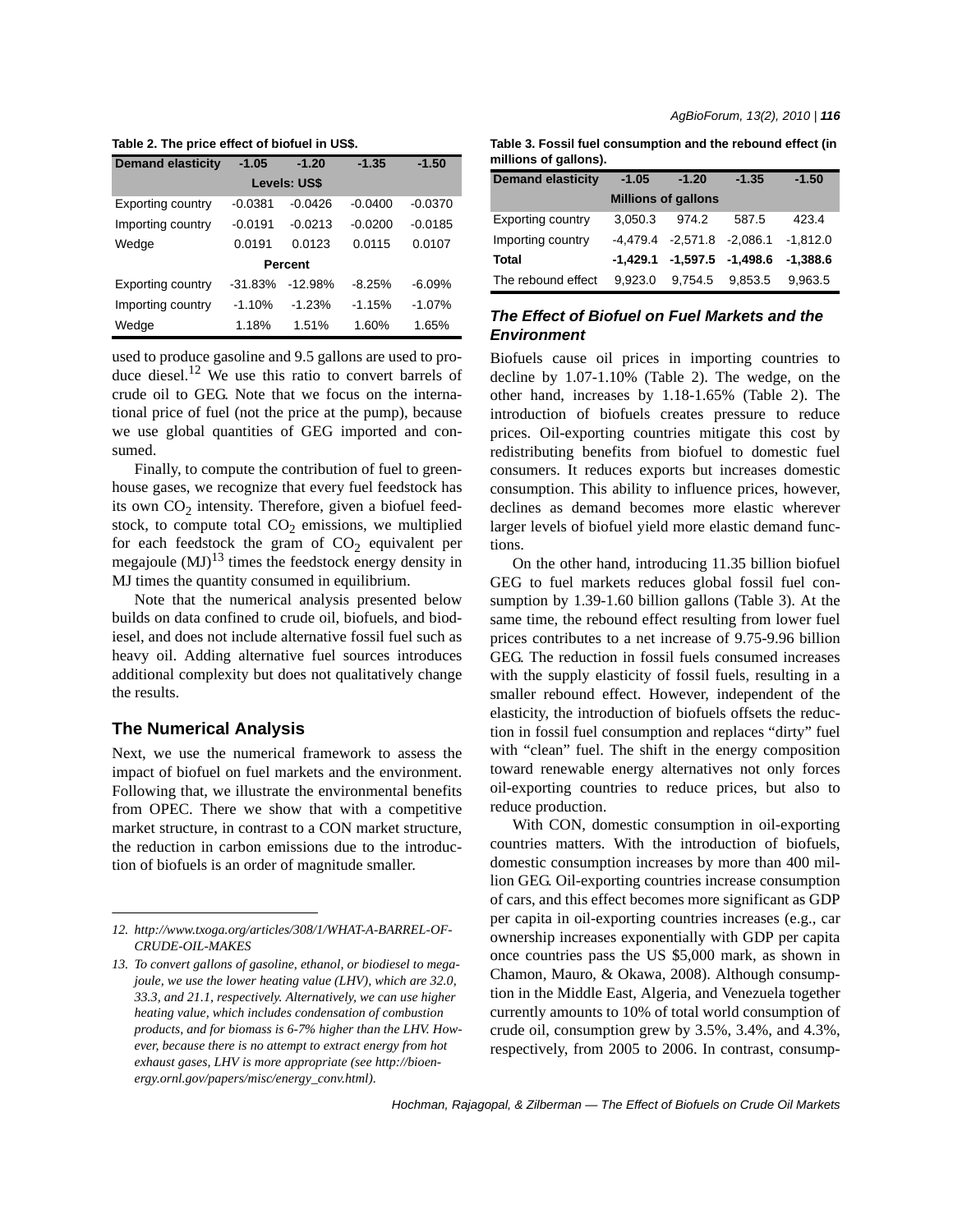tion in the rest of the world grew by an insignificant 0.7% (International Energy Agency, 2008).

Our analysis also suggests that the introduction of biofuel reduced the amount paid by consumers in oilimporting countries for oil imported by US \$13.36- 14.99 billion. Furthermore, whereas welfare in oilexporting countries declined by 1.05-1.76%, in oilimporting countries it increased by 2.92-4.10%.

Our model predicts that the introduction of biofuels reduces carbon emissions from fossil fuels by 16.55- 18.55 million tons of  $CO<sub>2</sub>$ . These reductions, however, are mitigated by the rebound effect, where lower fuel prices result in more fuel and, hence, biofuel produced and consumed. This mitigation effect depends on the amount of  $CO<sub>2</sub>$  a unit of biofuel emits, such that a smaller number results in fewer emissions from total fuel production and consumption. Moreover, if we assume fossil fuel supply elasticity of 0.1, then the introduction of biofuels results in net carbon savings only when biofuels emit less than 20 grams of  $CO<sub>2</sub>$  per MJ. This result, however, hinges on the assumptions made on fossil fuel supply. As the supply function becomes more elastic, the reduction in fossil fuels due to the introduction of biofuels becomes larger, and therefore the reduction in carbon emissions larger. To this end, if we assume fossil fuel supply elasticity of 0.5, then the introduction of biofuels results in a net carbon gain, as long as biofuels emit less than 40 grams  $CO<sub>2</sub>$  per MJ, an amount that is close to the one suggested by the Environmental Protection Agency's (EPA) *Notice of Proposed Rulemaking for the Renewable Fuel Standard 2* (EPA, 2009) on emissions from cellulosic biofuels (48 grams of  $CO<sub>2</sub>$  per MJ). Note also that as demand for fuel increases, the increase in fossil fuel is mitigated by biofuels; in other words, the environmental gains from biofuels increase with demand for fuels.

### *The Role Played by OPEC*

To illustrate the role played by OPEC and how it affects fuel markets, we contrast our findings with those derived under a hypothetical competitive behavior where equilibrium marginal cost equals price. We use supply and demand equations calibrated using the CON model but assume competitive behavior. We also restrict the import demand elasticity to -1.2.

With CON, the introduction of biofuel reduces OPEC's market power and causes OPEC to reduce exports and increase domestic fossil fuel consumption such that global fossil fuel consumption declines by

1.60 billion GEG. These changes result in a smaller markup, i.e., less market power.

On the other hand, with a competitive model, global gasoline consumption declines by only 0.90 billion GEG (44% less than what was suggested with the CON model). OPEC responds to the introduction of biofuels by decreasing gasoline above and beyond what was suggested with the competitive model. It mitigates the decline in prices by reducing total quantity of crude oil produced, and therefore, fossil fuel consumed.

OPEC's response to biofuels translates to lower carbon emissions with the CON model. Whereas with competition the total reduction in  $CO<sub>2</sub>$  emissions from fossil fuel equals 10.43 million tons of  $CO<sub>2</sub>$ , it equals 18.50 million tons of  $CO<sub>2</sub>$  with the CON model. The existence of OPEC amplifies the benefits from biofuels above and beyond the benefits attributed to the introduction of biofuel if a hypothetical competitive model is assumed. Reduction in carbon emissions from fossil fuel is 77.34% higher in CON when compared to competition.

# **Discussion and Concluding Remarks**

The introduction of biofuels causes the price of fuel to decline, although it increases total fuel consumption, which then results in a rebound effect. The rebound effect, however, is misleading because we are not interested in reducing fuel consumption per se. We do want to reduce greenhouse gas emissions and, although we can obtain this goal by lowering fuel consumption, we can also introduce (second-generation) biofuels, which are predicted to emit substantially less  $CO<sub>2</sub>$  than fossil fuel and therefore may offer an alternative solution to global warming.

Our analysis suggests that although the introduction of biofuels changes the aggregate fuel mix consumed and hence reduces emissions per GEG, it also increases total fuel consumption and ultimately results in more emissions. The magnitude of these two opposing forces, and therefore the environmental benefits from biofuels, depends on the supply elasticity of fossil fuels and the carbon intensity of the biofuel feedstock. The less carbon-intensive is the biofuel feedstock, the larger are the benefits from changing the fuel mix. On the other hand, the larger the elasticity is of fuel supply, the smaller are the environmental costs attributed to the increase in global fuel consumption.

This work also illustrates OPEC's response to the introduction of biofuels. Introducing a substitute to crude oil, and therefore reducing OPEC's market share in the fuel market, creates incentives for OPEC to